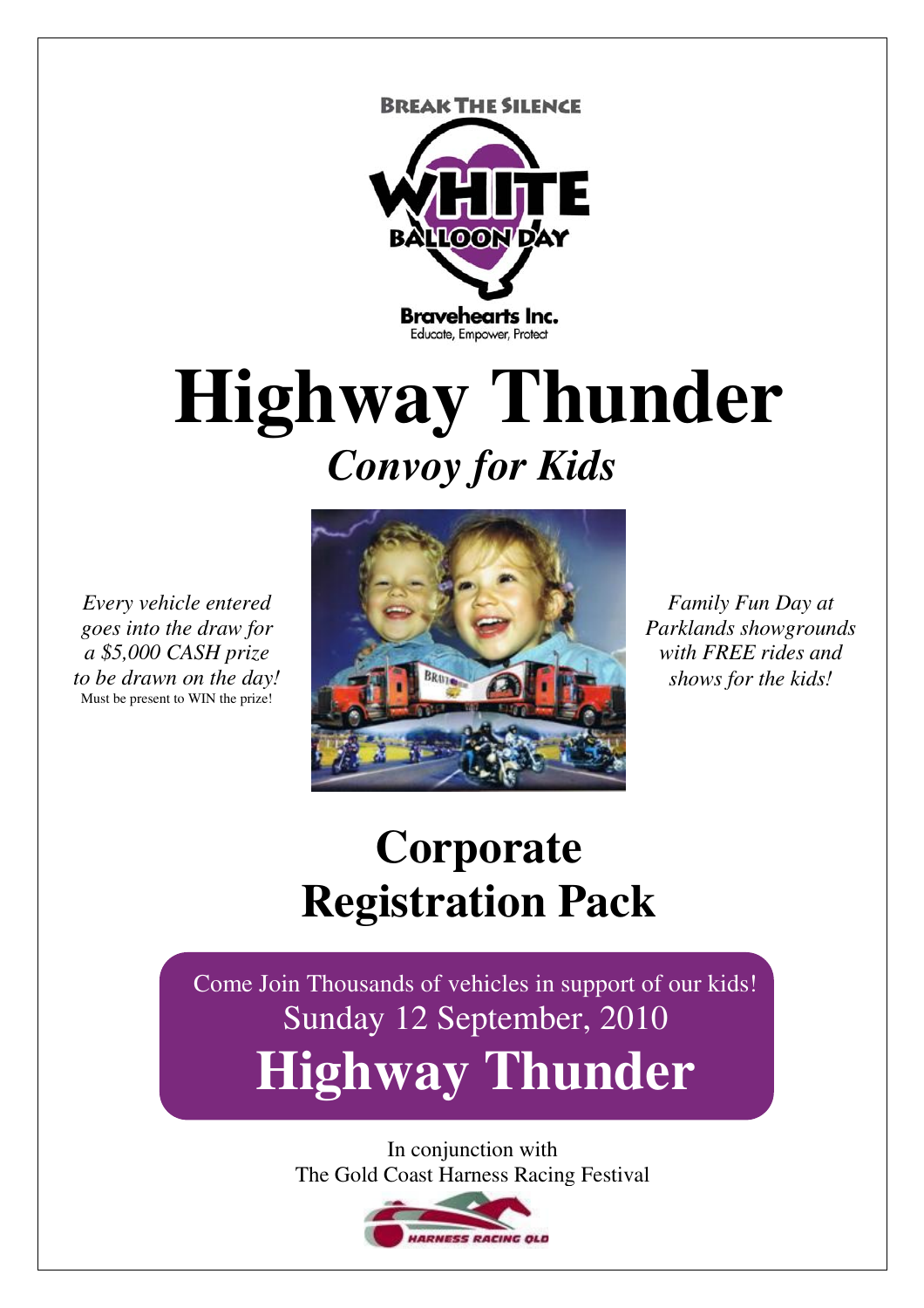## About Bravehearts Inc ®

There is not a child in this nation that has not benefited from the tireless work of Bravehearts Inc. Bravehearts has forged a movement for change in how the issue of child sexual assault is dealt with by government, the judiciary and the community at large. Since it's inception in 1997, Bravehearts has moved this taboo subject out of the shadows and into the light.

By consistently searching to distinguish child sexual assault from other forms of child abuse and neglect, Bravehearts has brought the issue into focus. As a result of its persistence, this distinction was finally acknowledged and supported by the Commonwealth of Australia and its COAG partners through Outcome Six of the National Framework for the Protection of Australia's Children 2009-2020.

Bravehearts' work in the areas of specialist therapy, support, education, research and legislative reform has made a remarkable, quantifiable and positive difference in protecting everyone's children. Our proven programs are highly effective, our knowledge is unsurpassed and our commitment to achieve our vision is unbridled.

Our Mission is to stop child sexual assault in our society.

Our Vision is to make Australia the safest place in the world to raise a child.

Our Guiding Principals are to, at all times, do all things to serve our Mission without fear or favour and without compromise and to continually ensure that the best interests and protection of the child are placed before all other considerations.



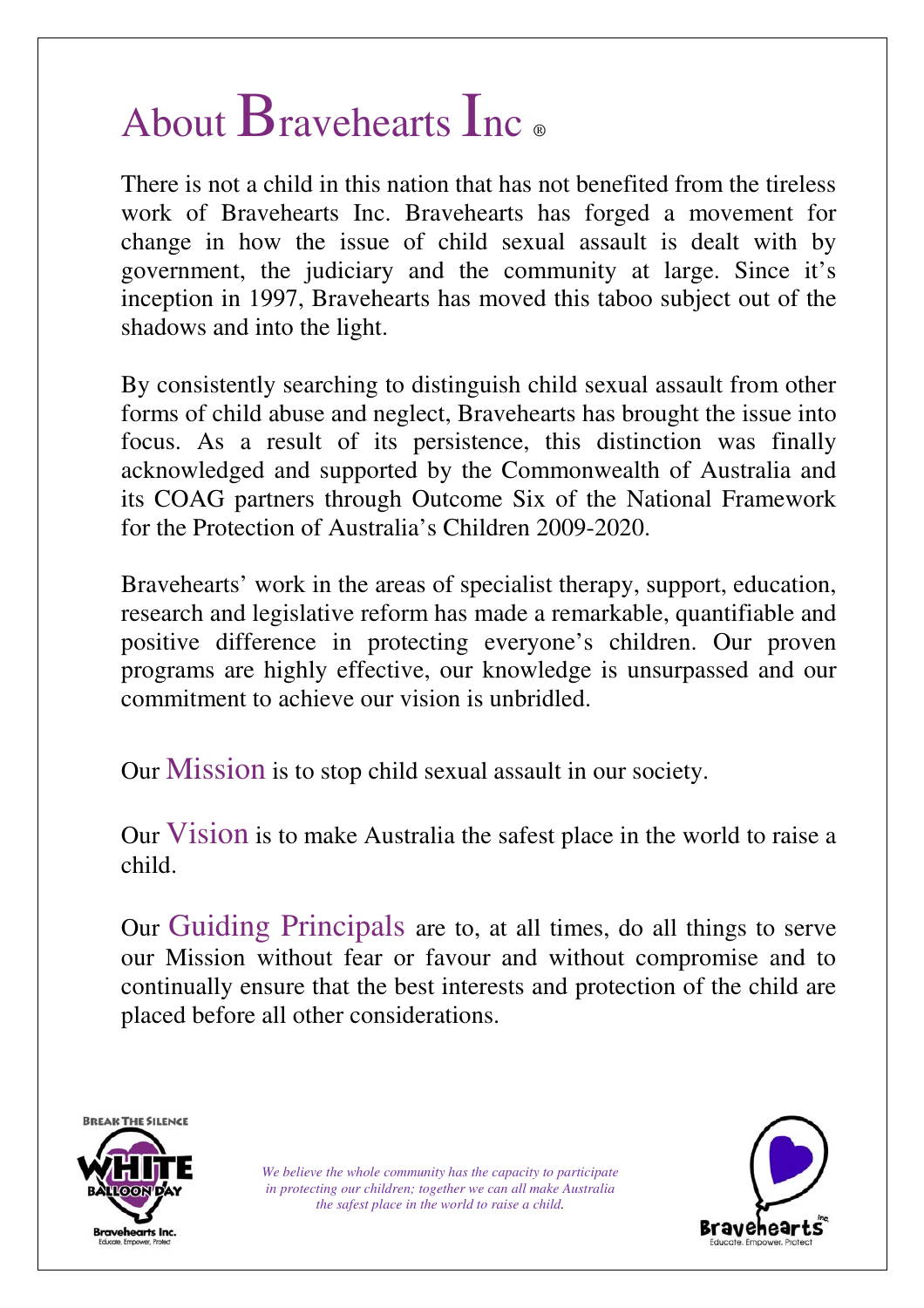# About Highway Thunder 2010

Highway Thunder 2010 is to be held on Sunday  $12<sup>th</sup>$  September to mark the end of National Child Protection Week.

Highway Thunder is a convoy of literally thousands of cars, trucks, motorbikes and any other road worthy vehicles travelling from one venue to another under a police escort. Each vehicle will display the White Balloon Day flag and or the White Balloon Day balloons. This years' convoy will be led by a surprise celebrity.

All members of the community are invited to join Bravehearts in this exciting event (Outlaw Motorcycle gangs are excluded from taking part in this family event).

The purpose of Highway Thunder is to unite all members of the community, give a voice to the victims of child sexual assault and the BREAK THE SILENCE of this crime. Highway Thunder is part of the White Balloon Day Campaign held during Child Protection Week. Our objectives are to have literally thousands of vehicles participating in this years event and raise money for Bravehearts Inc so Bravehearts can continue their incredible work to protect the innocence of children and make Australia the safest place in the world to raise a child.

Participants can begin arriving at the Harvey Norman car park 3878-3892 Pacific Highway, Loganholme from 7am. We plan to be on the road travelling from 8am. We will arrive at Parklands Showgrounds on the Gold Coast from around 9am where we will put on family orientated activities. All participants will be given an instruction sheet regarding routes and road rules etc.



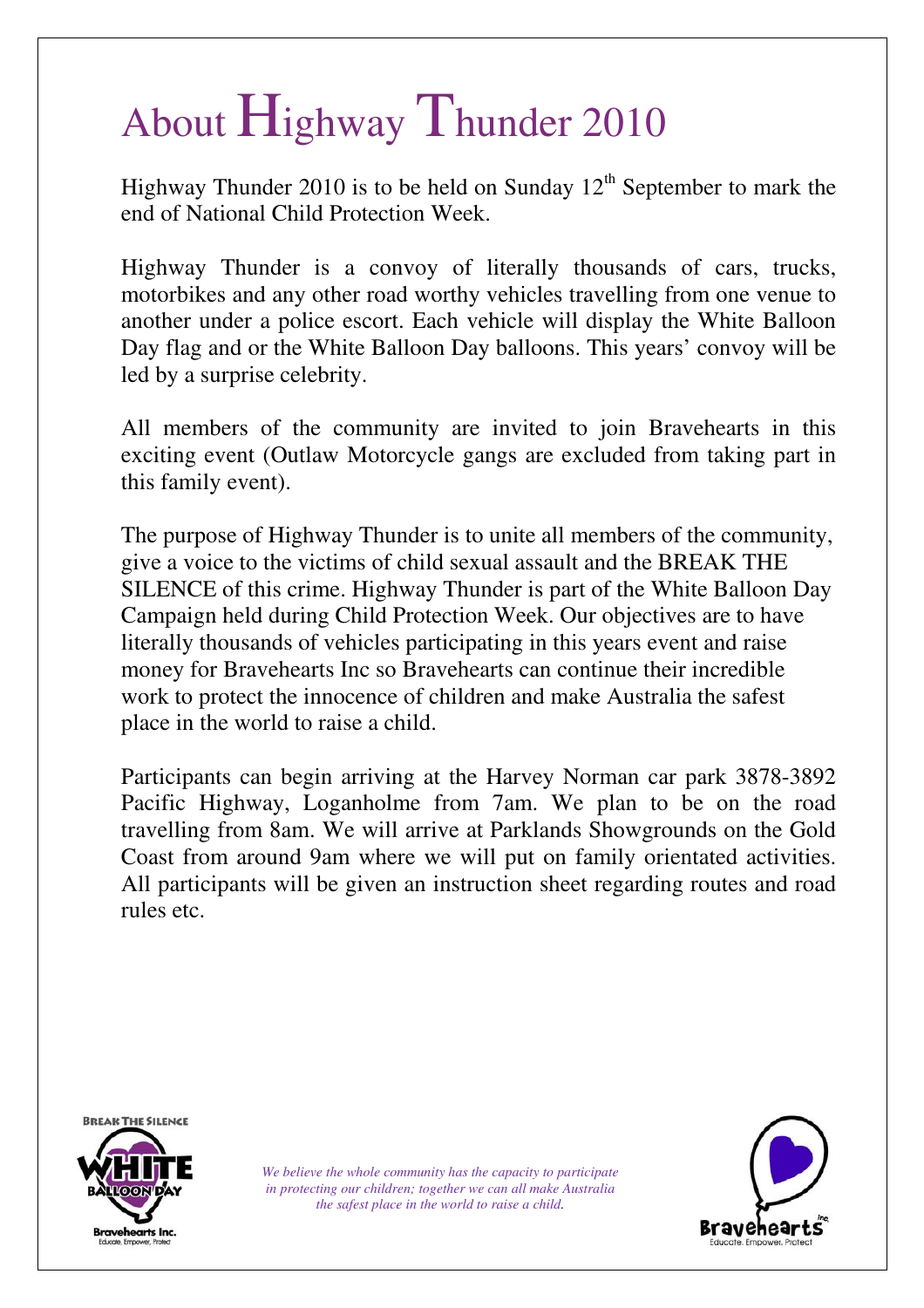### Corporate Package

As you may know Bravehearts are for the most part self-funded. We rely on the generous support of individuals and businesses to help us help the thousands of children and families we support every year.

White Balloon Day and Highway Thunder are our main focus each year to raise awareness and funding for the precious work we do. We look forward to having businesses come along and join us on Sunday  $12<sup>th</sup>$  September to Break the Silence on child sexual assault and a company donation to Bravehearts will go such a long way to assisting us continuing our goal to make Australia the safest place in the world to raise a child.

Highway Thunder will attract fantastic media coverage both here in Queensland and around Australia. Your company's involvement will form part of the thousands of vehicles set to form one of Australia's largest convoy's ever from Brisbane to the Gold Coast.

Businesses that intend to include a fleet of their company vehicles in this year's Highway Thunder event will receive the following for a company donation to Bravehearts' Highway Thunder.

Each vehicle will receive a White Balloon Day Pack which will include:

- 2 x White Balloon Day Vehicle Flags
- 1 x pack of 5 WBD branded balloons
- 1 x Ticket into events major raffle. (Prize to be confirmed)
- 1 x White Balloon Day T-shirt

Plus assorted sponsors merchandise.

#### Business Exhibition Opportunities

Early Bird Special – Book and pay by  $30<sup>th</sup>$  June,  $2010 -$  **Minimum Donation \$350** 

- 4m x 4m exhibition areas available at Parklands showgrounds:
- Bump in from 1pm Saturday  $11^{th}$  Sept Bump out by 5pm Sunday  $12^{th}$  Sept
- Your business brochure in all entry packs (Please supply all material to Bravehearts by Friday  $20^{th}$  August, 2010)
- Includes vehicle entry fee into Highway Thunder.
- Exhibitor to provide all exhibition material and stands etc.



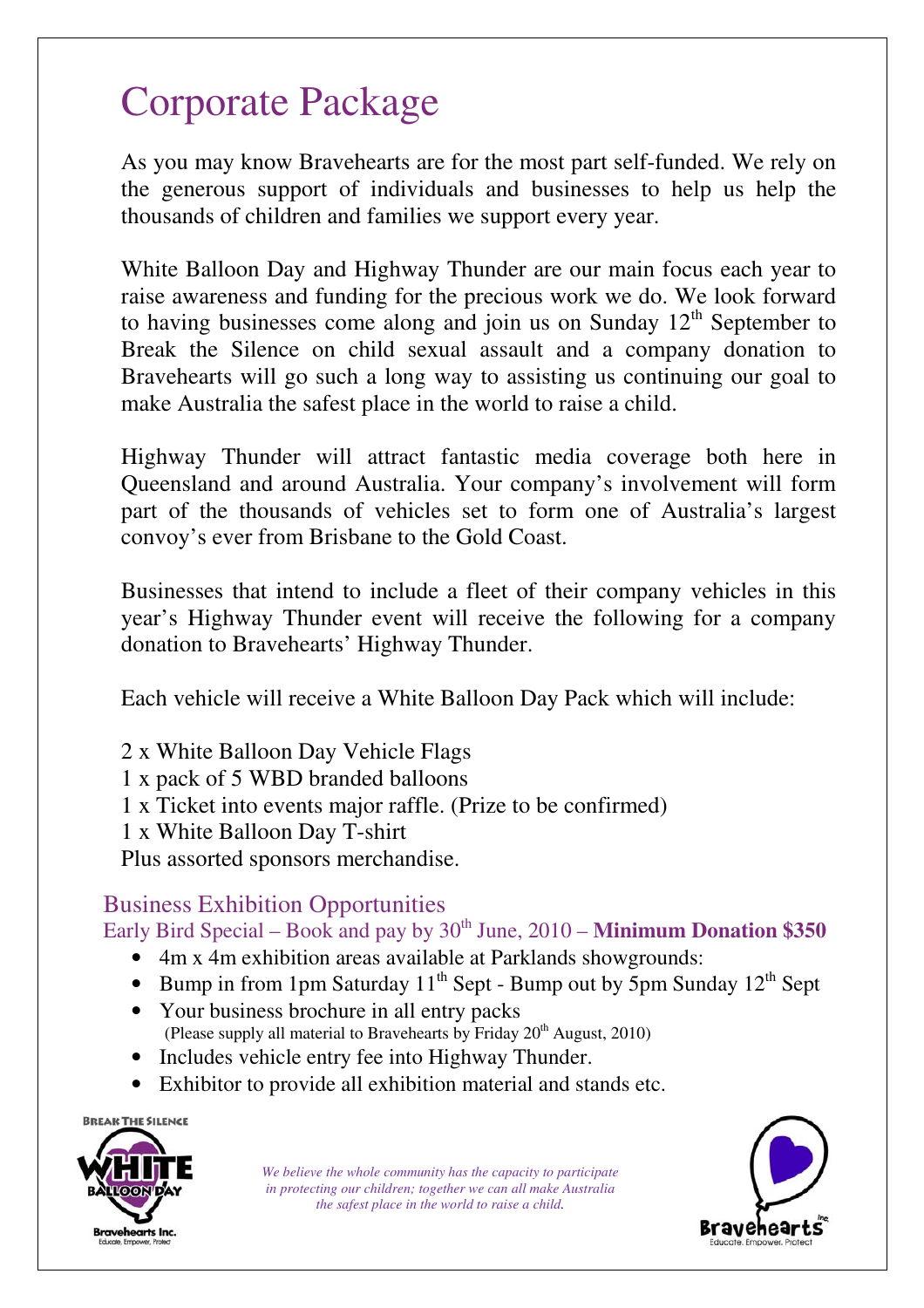### Highway Thunder Vehicle Registration Form

| <b>Contact Name:</b>                                                         |                         |        |            |                   |  |
|------------------------------------------------------------------------------|-------------------------|--------|------------|-------------------|--|
| Address:                                                                     |                         |        |            |                   |  |
| Suburb:                                                                      | Postcode:               |        |            |                   |  |
|                                                                              |                         |        |            |                   |  |
| Daytime Number:                                                              |                         |        |            |                   |  |
| Mobile Number:                                                               |                         |        |            |                   |  |
|                                                                              |                         |        |            |                   |  |
| Fax:                                                                         |                         |        |            |                   |  |
| Email Address:                                                               |                         |        |            |                   |  |
|                                                                              |                         |        |            |                   |  |
| Credit Card Details:<br>Credit Card Type:                                    | (circle one)            | M/card |            | Visa              |  |
| Exp Date:                                                                    | CVV:                    |        | Signature: |                   |  |
|                                                                              | (last 3 digits on back) |        |            |                   |  |
| Please use my above credit                                                   | 1 off donation:         |        |            | monthly donation: |  |
| card for my donation                                                         | \$                      |        | \$         |                   |  |
| Please invoice us for the                                                    | 1 off donation:         |        |            | monthly donation: |  |
| following donation amount.                                                   | \$                      |        | \$         |                   |  |
| Name of Organisation or                                                      |                         |        |            |                   |  |
| Company                                                                      |                         |        |            |                   |  |
| (if applicable)                                                              |                         |        |            |                   |  |
| How many Company                                                             |                         |        |            |                   |  |
| Vehicles taking part:                                                        |                         |        |            |                   |  |
|                                                                              |                         |        |            |                   |  |
| Vehicle/s Type:                                                              |                         |        |            |                   |  |
| Registration Number/s:                                                       |                         |        |            |                   |  |
|                                                                              |                         |        |            |                   |  |
|                                                                              |                         |        |            |                   |  |
| <b>Estimated Participants</b>                                                |                         |        |            |                   |  |
| per vehicle:                                                                 |                         |        |            |                   |  |
|                                                                              |                         |        |            |                   |  |
| <b>Business Exhibition:</b>                                                  |                         |        |            |                   |  |
| Quantity of 4m x 4m areas required                                           |                         |        |            |                   |  |
| To supply sample brochure or<br>(please circle one)<br>Yes<br>N <sub>o</sub> |                         |        |            |                   |  |
| products for entry packs                                                     |                         |        |            |                   |  |
| Any other information you think<br>we should know                            |                         |        |            |                   |  |
|                                                                              |                         |        |            |                   |  |